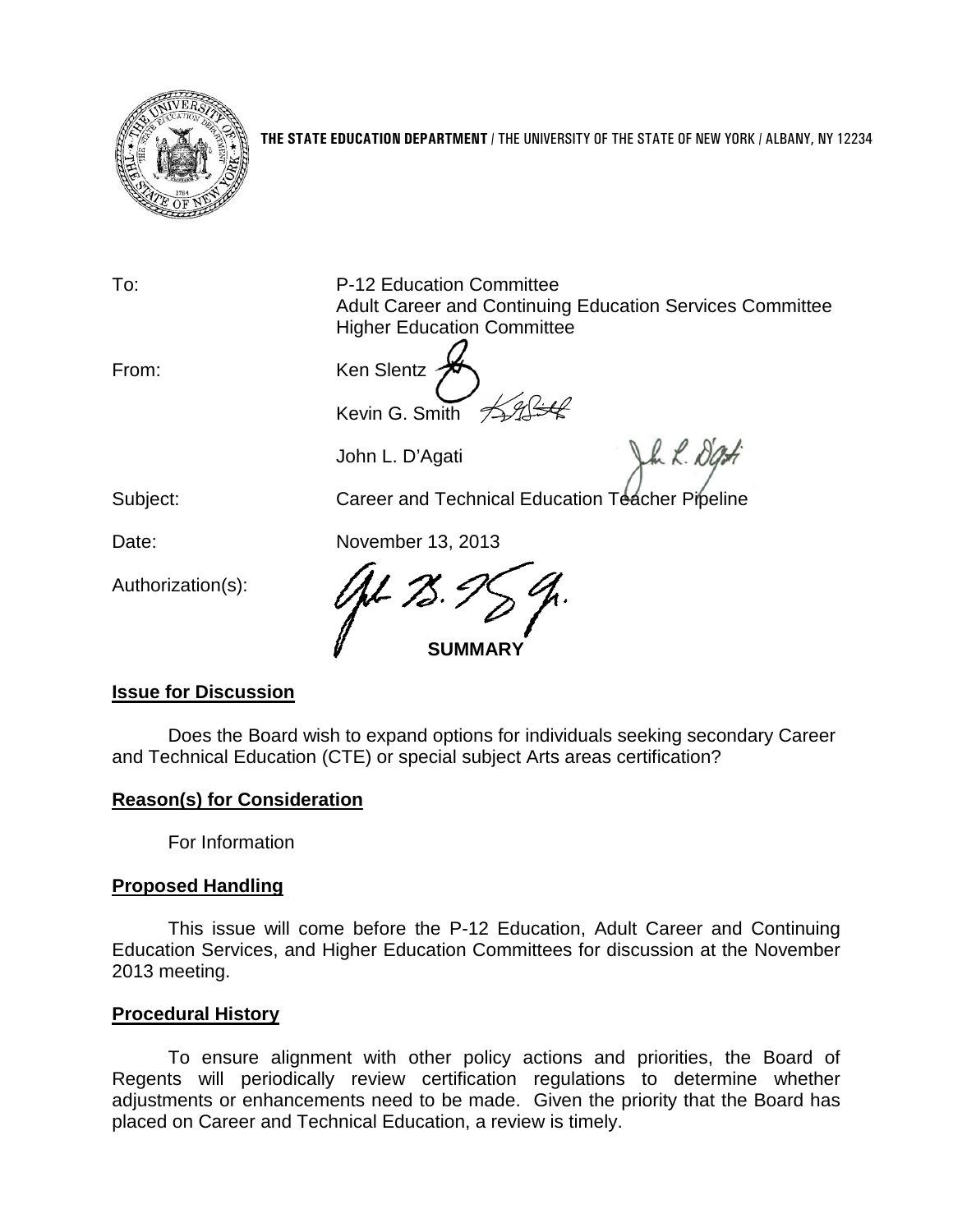#### **Current Opportunities and Initiatives Supporting Career and Technical Education**

#### **Higher Education (OHE) Office of Teaching Initiatives**

Currently there is a pathway to certification in the trade CTE fields which is a Transitional A certificate. This certificate allows a person who has worked in industry to be allowed to work in a NYS non-public school, public school or BOCES as a CTE teacher for three years while completing the requirements for an Initial certificate in that area.

The requirements for the Transitional A in a trade subject is either an associate's degree and two years of satisfactory experience in the CTE field or a high school diploma, four years of satisfactory experience in the CTE field, and passing the communication and quantitative skills examination. Both options require the person to have a commitment and support from an employer for the three years, complete the required workshops, and fingerprint clearance.

There are currently 56 different CTE titles within 16 different clusters such as Construction Industry and Building Maintenance Operations, Health Occupations, Vehicle Maintenance & Repair Occupations, and Performing Arts which includes Modern Dance, Classical Ballet, Drama and Dance Music.

Since the 1980's, the NYCBOE Substitute Vocational Assistance (SVA) program (now called Success Via Apprenticeship) has provided a ready source of CTE teachers to NYC schools by identifying and recruiting promising CTE students upon high school graduation for a five year apprenticeship that includes serving as teaching assistants through work and tuition assistance enabling them to become certified CTE teachers.

For the all grade regular certificate in special subjects, Visual Arts, Theatre, Music and Dance, the teacher must have either completed a NYS approved teacher education program or have a bachelor's degree with at least a minimum GPA of 2.5, 30 semester hours in Liberal Arts and Sciences with certain competencies, 30 semester hours in the content area, 18 semester hours of pedagogy, 40 days of student teaching, exams, workshops and fingerprint clearance.

## **P12 Education Office of Career and Technical Education**

The Regents 2001 CTE policy increased the demand for CTE-based educators through the implementation of Department-approved programs leading to a technical endorsement for successful completers. This policy also permitted the option of awarding integrated academic credits in CTE programs. Over the past two years, the Board of Regents has discussed the expansion of CTE programs generally and of integrated credit allowance specifically which would create a greater demand for CTE certified instructors.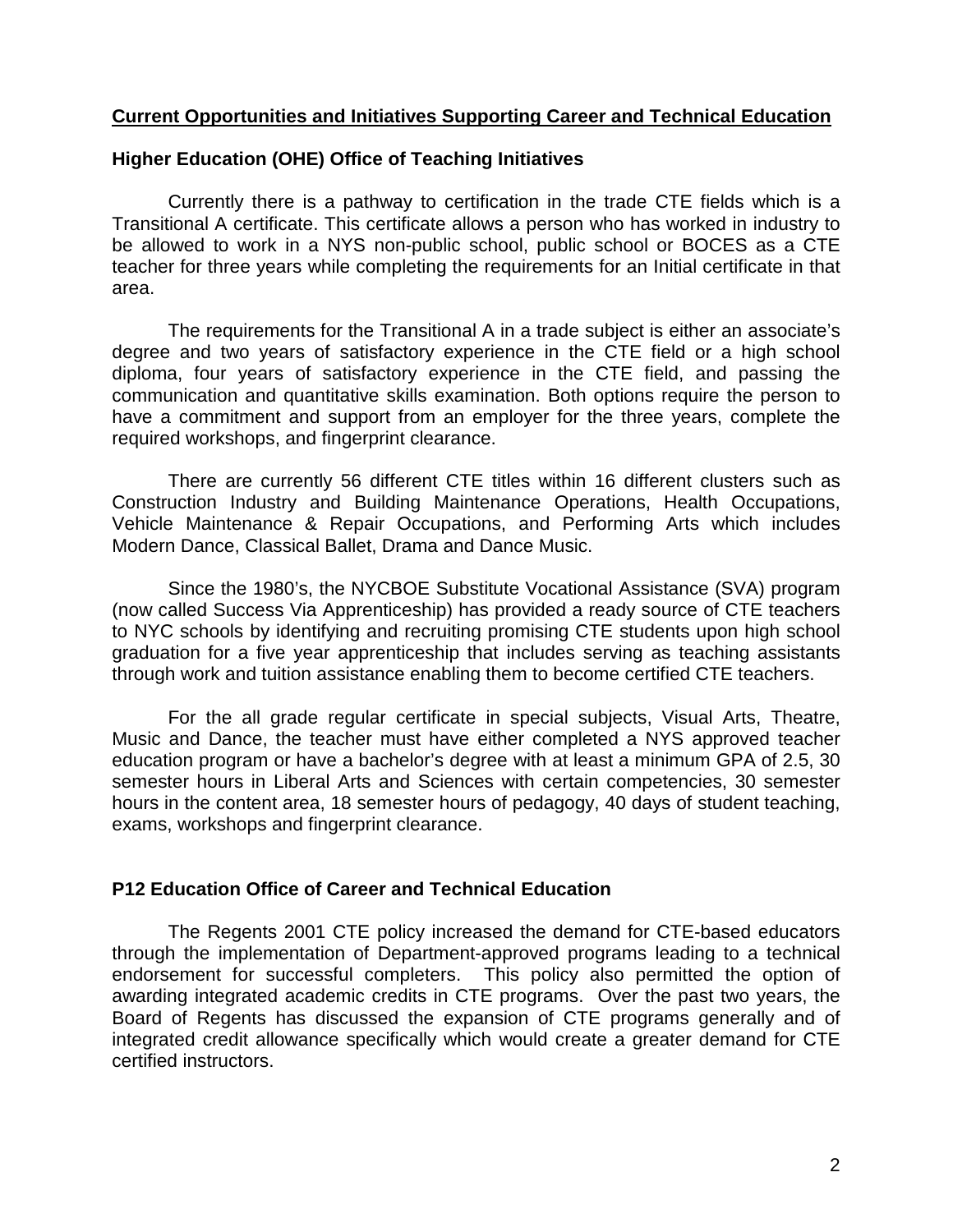Direct staff to continue to review effective certification programs including the Southern Regional Education Board (SREB) CTE alternative certification teacher induction model. This model prepares aspiring CTE teachers for the classroom. The induction model includes 196 hours of professional development delivered through a 10-day summer institute prior to the first year of teaching; three, two-day workshops during the first year; and a second 10-day summer institute at the conclusion of the first year. In addition, the model includes the support of coaching from the professional development instructor, on-site guidance from a mentor and administrator, and participation in an electronic community of practice. Early indicators have shown an increase in teacher retention.

## **ACCES - Bureau of Proprietary School Supervision**

Teachers must obtain licensure through the Bureau of Proprietary School Supervision (BPSS) in order to provide instruction in BPSS licensed schools. The requirements are outlined in Education Law Section 5002.6(a) and (c) and delineated in NYCRR Section 126.6(c)(2) and (e). Criteria for licensure include candidates' moral character, educational qualifications and professional experience in the field. The educational qualifications and related experience required are dependent upon the curricula to be taught; i.e., when curricula are approved by BPSS the educational background and experience for teacher licensure are specified. The breadth of curricula offered is directly reflected in the broad range of qualifications established, from a high school diploma to a bachelor's degree or higher. Criteria for the 35 areas of BPSS teacher licensure may be found at:

<http://www.acces.nysed.gov/bpss/PrivateCareerSchoolTeacherInstructions.htm>

There are three licensing levels for BPSS career school teachers. These are the permit, provisional and full license.

- Permits are valid for one year and are not renewable.
- Provisional licenses are valid for three years and are not renewable. To qualify for a provisional license, a candidate must have completed a 30-clock hour course in methods of teaching through a BPSS-approved association or three semester credits of college coursework in methods of teaching.
- Full licenses are valid for four years and are renewable. To qualify for a full license, a candidate must have completed an additional 60-clock hours in professional education through a BPSS-approved association or an additional six semester credits of college coursework in professional education.

Additional general information on BPSS teacher licensure may be found at: <http://www.acces.nysed.gov/bpss/TeacherLicenseforPrivateCareerSchool.html>